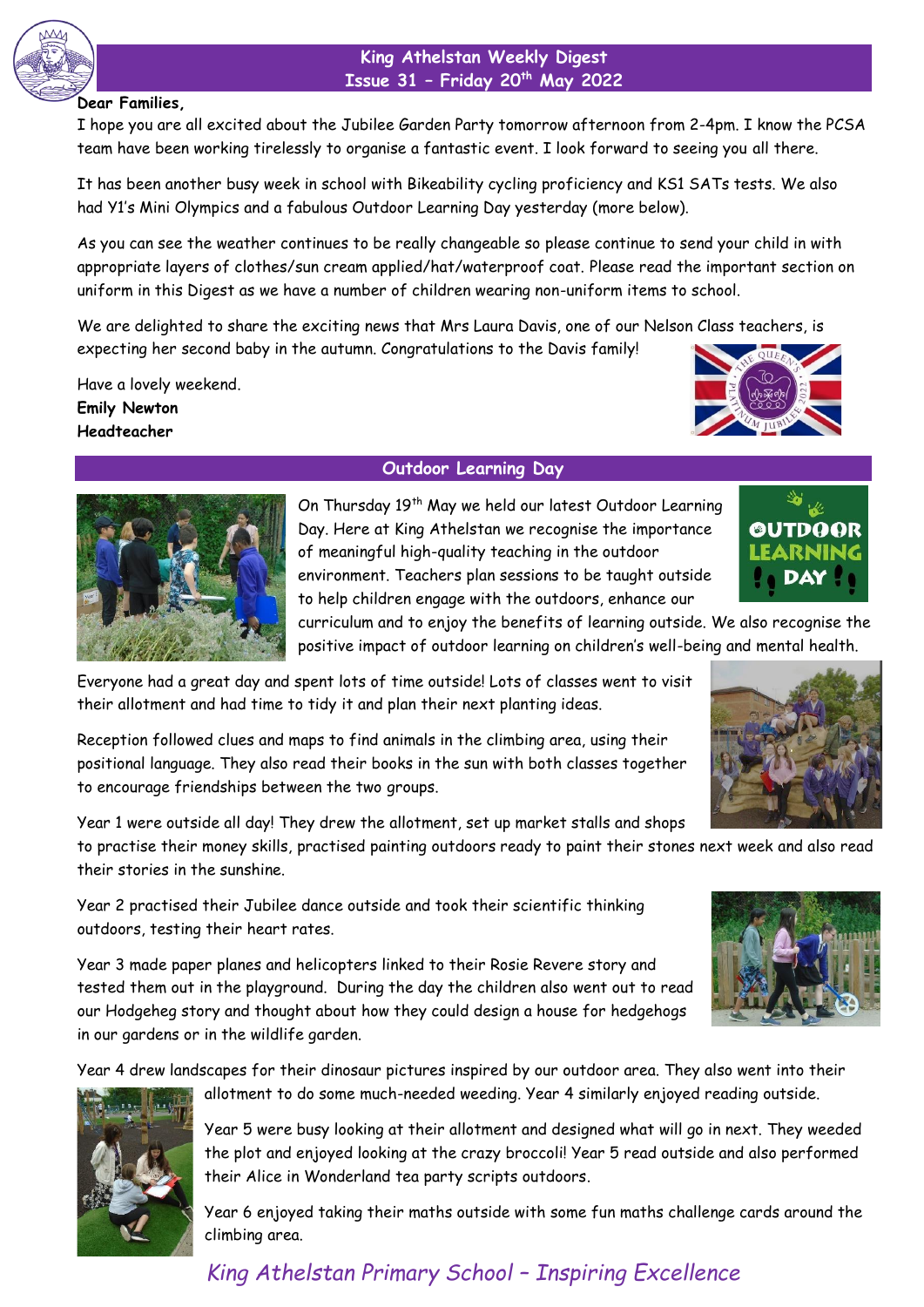# **Y1 Mini Olympics**

Well done to all of the children in Y1 who participated in the Y1 Mini Olympics on Tuesday! They were very enthusiastic and had a positive approach to their learning. Fortunately, the sun was shining down on us which added brightness to an already great afternoon. The children rotated through a series of stations with members of the Junior Leadership Team (Chairs, Vice-Chairs and House Captains). The children were able to participate in a variety of activities such as; hurdles, ladder challenge, dribbling and throwing. Some children chose to have this form part of their Virtual Three Peaks Challenge. Thank you to the parents/carers for cheering their children on, to the Junior Leadership Team for their outstanding contributions, the PCSA for providing refreshments and support on the day and of course to Mr McLaughlin for arranging everything.



**Big Outdoors Project**

As you are probably already aware we are busy fundraising for the next phase of our Big Outdoors Project. We completed the first phase in Key Stage 2 in 2020 and are now working to raise over £120,000 to redevelop our Key Stage



1 outdoor learning environment. Plans include play and climbing spaces, a mud kitchen, a story telling circle, performance area and investigative gravel building site. It will also include a sensory garden and outdoor learning space. Ways to support our Big Outdoors Project:

- Come along to the PCSA Jubilee Garden Party Saturday 21st May 2-4pm <https://pcsa.kingathelstan.co.uk/events/king-athelstan-pcsa-jubilee-garden-party/>
- Join in with the Virtual Three Peaks Challenge and get sponsored for your challenges!
- Sponsor the Three Peaks Challenge team (see below) here: <https://www.givey.com/thenational3peakschallenge>

# **Three Peaks Challenge**

Our intrepid team of volunteers (King Athelstan parents and staff) who are tackling the Three Peaks Challenge on  $24^{th}$  June sent this:

*We completed our training hike on Sunday, 15th May, which consisted of conquering the Surrey Three Peaks - Box Hill, Holmbury Hill and Leith Hill - (37kms in total) in approximately 9hrs. It was tough, but we are incredibly proud and confident we can cover almost the same distance we need to hike at the National Three Peaks challenge in June - although we know the conditions and the terrain will be a lot more challenging.*



*Thank you so much for your generous support and contributions so far. It is lovely that some children have started their Virtual Three Peaks challenges and fundraising. Keep up the great work, and Thank you again for your support. If you would like to participate in the Virtual Three Peaks Challenge, ask your friends and family to sponsor you, or sponsor us [here.](https://www.givey.com/thenational3peakschallenge)*

# **Platinum Jubilee Plans**

Don't forget we will be celebrating the Queen's Platinum Jubilee with a Super Learning Day next **Friday 27th May** where we are asking the whole school community to dress up in either: red, white or blue, or as a prince/princess/Royal. This is a moment in history that we will never see again in our lifetimes and we want to make sure that it is memorable for the children and that their wisdom and knowledge is broadened by their learning.

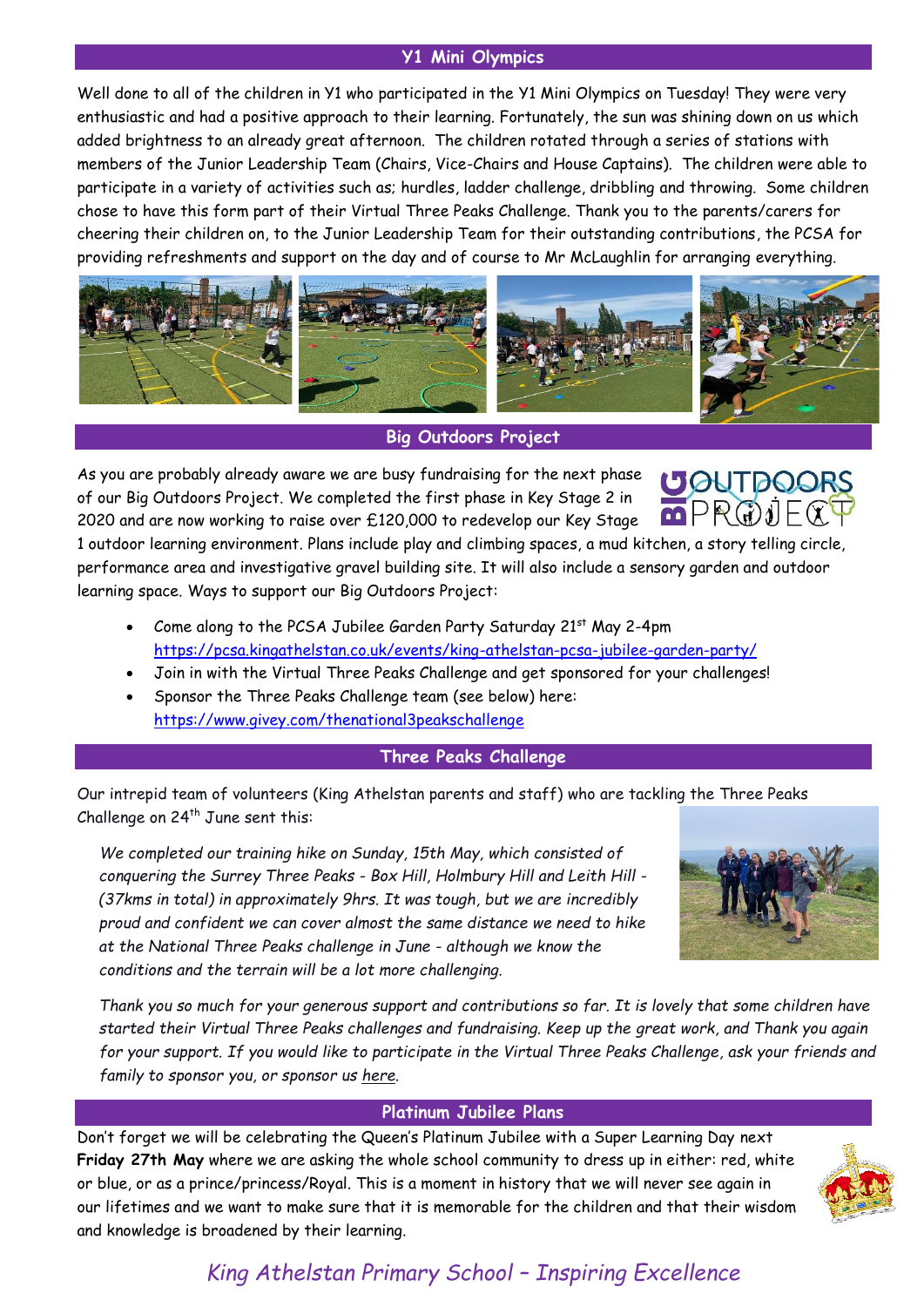### **Y6 Bikeability**

Congratulations to the 17 children in y6 who participated in Level 1 and Level 2 Bikeability this week. This is a cycling proficiency programme where the children developed their skills in



the playground and then cycled on local roads with their instructors. We had lots of positive reports from the instructors regarding



the children's behaviour and progress. Well done all.

#### **Uniform and PE Uniform**

We are proud of our school and our school identity, including our uniform. Children should all be wearing black shoes, not trainers, to school with their uniform. Boots are not part of school uniform. On PE days, or when they have a sports club

before or after school, they



can wear their PE uniform to school. This consists of a plain white t-shirt, plain black jogging bottoms/shorts, **their uniform purple sweatshirt/cardigan** and black plimsolls/trainers. Children should not be wearing a

| PE Days          | Mon | Tue          | Wed | Thur | Fri |
|------------------|-----|--------------|-----|------|-----|
| Nursery Klee     |     |              |     |      |     |
| Reception Kusama |     | ✓            |     |      |     |
| Reception Nelson |     |              | ✓   |      |     |
| Year 1 O'Keeffe  |     |              |     | ✓    |     |
| Year 1 Van Gogh  |     | ✓            |     |      |     |
| Year 2 Hockney   | ✓   |              |     |      |     |
| Year 2 Matisse   |     | $\checkmark$ |     |      |     |
| Year 3 Cassatt   |     |              | ✓   |      | ✓   |
| Year 3 Da Vinci  | ✔   |              |     |      |     |
| Year 4 Mehretu   |     |              |     |      |     |
| Year 4 Wiley     | ✓   |              |     |      |     |
| Year 5 Dali      | ✔   |              |     |      |     |
| Year 5 Warhol    |     |              |     |      |     |
| Year 6 Kahlo     |     |              |     |      |     |
| Year 6 Riley     |     |              |     |      |     |

sweatshirt/cardigan other than the official one with the King Athelstan logo. They should not wear grey or any other coloured PE clothing, or t-shirts with pictures or logos on. Plain PE clothing is widely available in supermarkets and other chain stores at low cost (e.g. £2 for 2 plain white t-shirts, £6 for joggers). For more detail please see the uniform page of the school website here:

#### <https://www.kingathelstan.kingston.sch.uk/for-parents-and-carers/school-uniform/>

Please ensure all items children wear or bring into school are clearly labelled with their name so any 'lost' items can be reunited quickly. Thank you.

#### **Medical Appointments/Emergency leave**

Please contact school in advance to advise or request any type of exceptional leave, such as attending family weddings/graduations during term time. There is a form to complete to request such leave on the website here:<https://www.kingathelstan.kingston.sch.uk/for-parents-and-carers/what-to-do-if/> We cannot authorise absence if we do not know about it. Please note, we can only authorise absence in very exceptional circumstances, and are not permitted to authorise holidays.

Where possible, children's GP or dental appointments should be booked outside school hours, or as close to the beginning or end of the day as possible to minimise absence. Please inform the office as far in advance as possible and provide proof of the appointment (an email/letter/photograph of a text) to the office or on: [admin@skingathelstan.rbksch.org](mailto:admin@skingathelstan.rbksch.org) to enable school to authorise the absence. Thank you.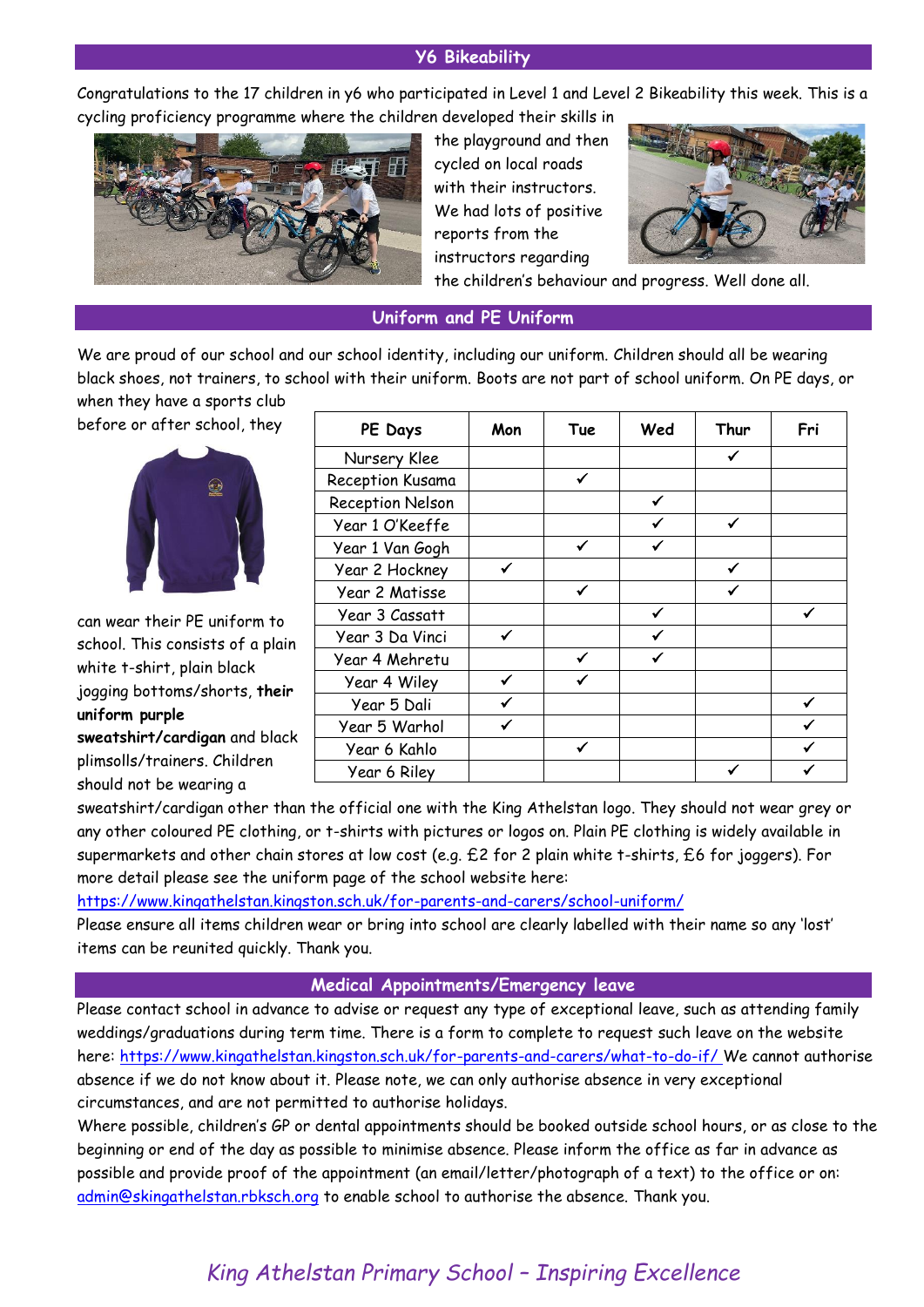

# TTRS Maths Achievement this week:

| Reception | Year 1 | Year 2   | Year 3 | Year 4 | Year 5   | Year 6 |
|-----------|--------|----------|--------|--------|----------|--------|
| Elena     | Peter  | Benjamin | Robyn  | Eme    | Olivia   | Elliot |
| Amina     | Daniel | Max F    | Nicola | Ilyas  | Savannah | Max    |

# **PCSA News**



There were some fantastic red/white/blue socks today for this week's mini-mufti, in return for donations of cakes for the Jubilee Garden Party tomorrow from 2- 4pm. We hope you can all come along and bring friends and family, too. There will be a Children's Afternoon Tea, garden games, tombola stalls, drinks and ice lollies and craft activities and fun for all the family.

We would love food donations on the day of the Jubilee Garden Party that reflect the broad heritage and national identities of the school family. Food can be hot or cold, sweet or savoury and derive from anywhere across the world. We will then sell all food donated with all proceeds going to the Big Outdoor Project. We will be at school on Saturday 21st May from 1pm & any food can be dropped off from that time onwards. **Please remember we cannot have any foods containing**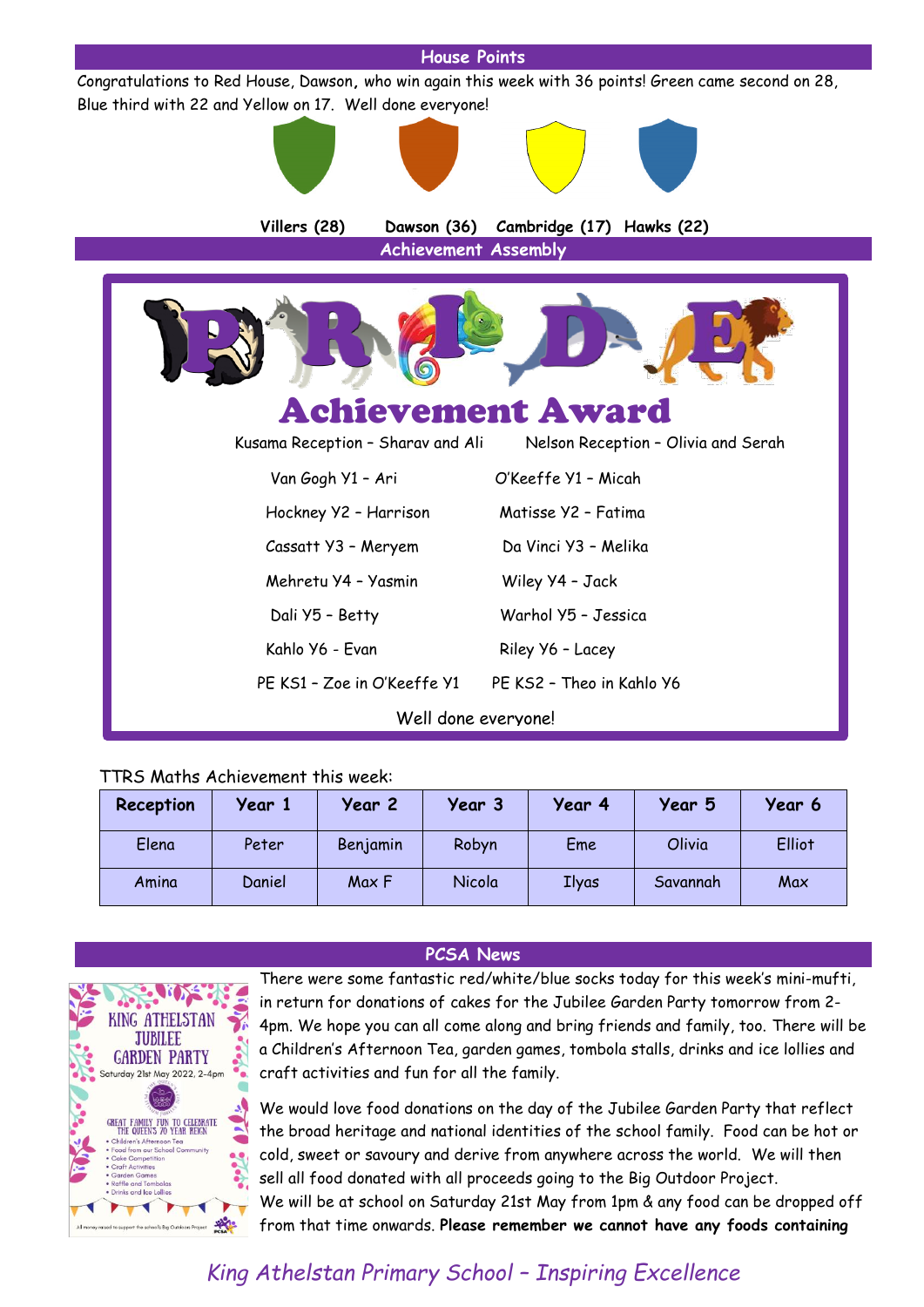**nuts or pork.** We do request that you provide a summary of the ingredients of any dish you donate - please see the form at the end of this Digest which we ask you to complete and include with your dish. We hope to see you on Saturday!

| Dates for the Diary |  |  |
|---------------------|--|--|
|---------------------|--|--|

| <b>MAY</b>     |                                                                                                  |  |  |  |
|----------------|--------------------------------------------------------------------------------------------------|--|--|--|
| <b>Mon 23</b>  | SEND parent/carer consultations this<br>week                                                     |  |  |  |
| <b>Thur 26</b> | School Council Trip to Parliament                                                                |  |  |  |
| <b>Fri 27</b>  | Jubilee Super Learning Day<br>Mufti-wear red, white and blue or<br>dress as a prince or princess |  |  |  |
| Mon 30         | Half-term                                                                                        |  |  |  |

|               | <b>JULY</b>                                                 |
|---------------|-------------------------------------------------------------|
| Mon 4         | Last week of clubs                                          |
| Tue 5         | Back up Sports Day (in case of bad<br>weather on 23rd June) |
| Wed 6         | <b>Y6 Induction Day at secondary</b>                        |
| <b>Wed 13</b> | <b>Y6 Production 2pm</b>                                    |
| Thur 14       | Y1 trip to Littlehampton                                    |
| Thur 14       | <b>Y6 Production 7pm</b>                                    |
| Thur 21       | <b>Y6 Leavers' Assembly</b>                                 |
| Thur 21       | Y5 trip to Science Museum                                   |
| <b>Fri 22</b> | School finishes one hour earlier for<br>the summer holidays |

|               | <b>JUNE</b>                                                        |
|---------------|--------------------------------------------------------------------|
| Mon 6         | Jubilee Day - school closed                                        |
| Tue 7         | R and Y6 height and weight checks                                  |
| Tue 7         | Parent/Carer Support Group - Anxiety                               |
| Wed 8         | Y6 Kids Out to Chessington                                         |
| Thur 9        | Class Photos                                                       |
| <b>Fri 10</b> | Y6 PGL Trip until Monday 13th                                      |
| <b>Tue 14</b> | Parent/Carer Support Group -Behaviour                              |
| <b>Wed 15</b> | Kusama Class Assembly 9am                                          |
| <b>Wed 15</b> | Y5 trip to Holly Lodge                                             |
| <b>Mon 20</b> | Choir Concert at the Rose 4.15pm                                   |
| <b>Tue 21</b> | Parent/Carer Support Group - sibling &<br>friendship relationships |
| Thur 23       | Sports Day                                                         |
| <b>Fri 24</b> | INSET Day-children not in school                                   |
| <b>Tue 28</b> | Y6 trip to Imperial War Museum                                     |
| <b>Tue 28</b> | Parent/Carer Support Group - Parent<br>Reflection                  |
| <b>Wed 29</b> | Y2 trip to Hampton Court                                           |

| <b>SEPTEMBER</b> |                                           |  |
|------------------|-------------------------------------------|--|
| Thur 1           | <b>INSET Day - children not in school</b> |  |
| Fri 2            | <b>INSET Day - children not in school</b> |  |
| Mon $5$          | Children in school for autumn term        |  |